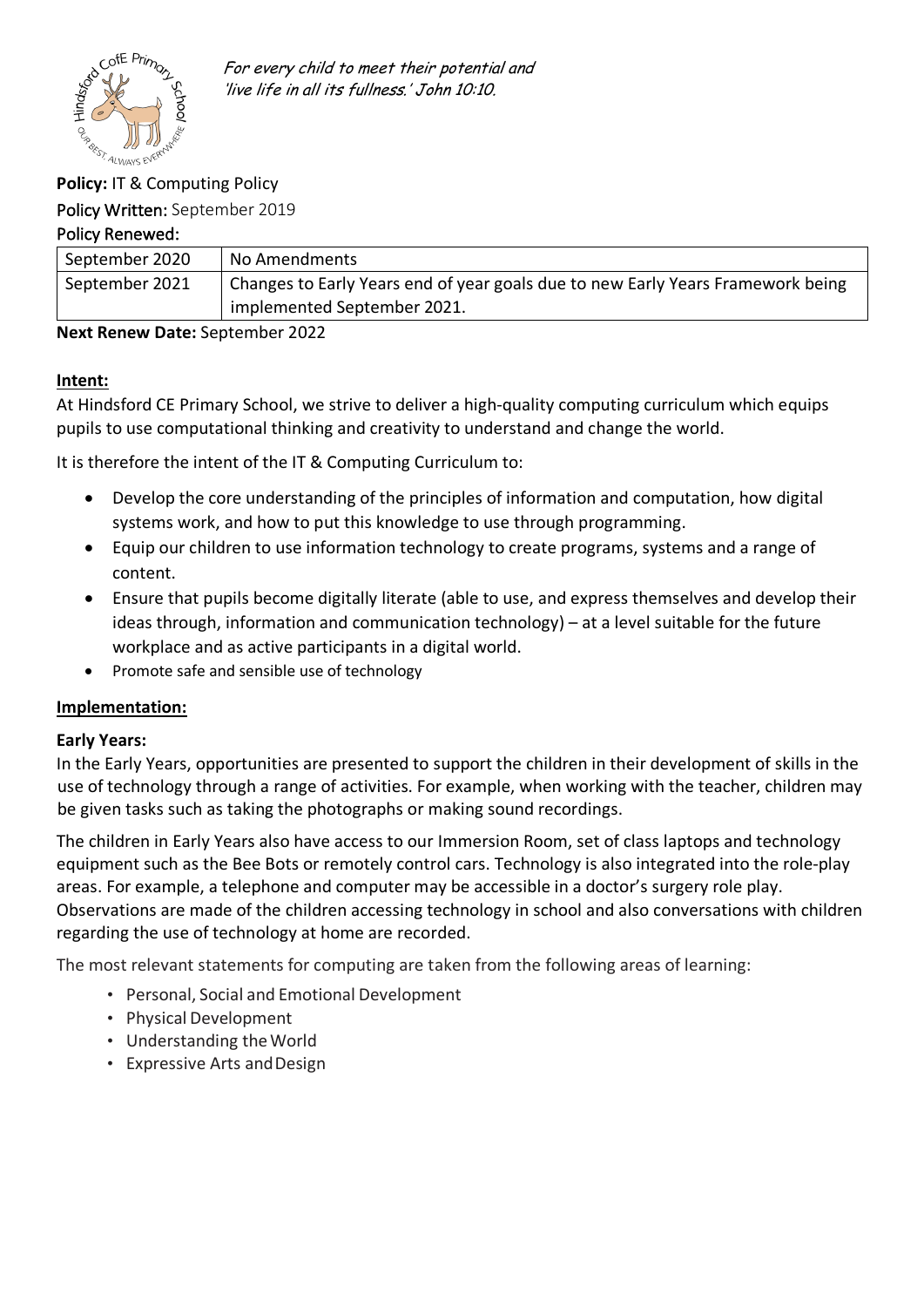| <b>3 &amp; 4 Year</b><br><b>Olds</b> | <b>Personal, Social and</b><br><b>Emotional</b><br><b>Development</b> | Begin to make sense of their own life-story and family's history.                                                                                                                                                                                               |
|--------------------------------------|-----------------------------------------------------------------------|-----------------------------------------------------------------------------------------------------------------------------------------------------------------------------------------------------------------------------------------------------------------|
|                                      | <b>Physical</b><br><b>Development</b>                                 | Match their developing physical skills to tasks and activities in the<br>$\bullet$<br>setting.                                                                                                                                                                  |
|                                      | <b>Understanding the</b><br>World                                     | Explore how things work.                                                                                                                                                                                                                                        |
| <b>Reception</b>                     | <b>Personal, Social and</b><br><b>Emotional</b><br><b>Development</b> | Show resilience and perseverance in the face of a challenge.<br>$\bullet$<br>Know and talk about the different factors that support their overall<br>health and wellbeing: sensible amounts of 'screen time'.                                                   |
|                                      | <b>Physical</b><br><b>Development</b>                                 | Develop their small motor skills so that they can use a range of tools<br>$\bullet$<br>competently, safely and confidently.                                                                                                                                     |
|                                      | <b>Expressive Art &amp;</b><br><b>Design</b>                          | Explore, use and refine a variety of artistic effects to express their ideas<br>$\bullet$<br>and feelings.                                                                                                                                                      |
| <b>ELG</b>                           | Personal, Social and<br><b>Emotional</b><br><b>Development</b>        | <b>Managing Self:</b><br>Be confident to try new activities and show independence, resilience<br>$\bullet$<br>and perseverance in the face of challenge.<br>Explain the reasons for rules, know right from wrong and try to behave<br>$\bullet$<br>accordingly. |
|                                      | <b>Expressive Art &amp;</b><br><b>Design</b>                          | <b>Creating with Materials:</b><br>Safely use and explore a variety of materials, tools and techniques,<br>experimenting with colour, design, texture, form and function.                                                                                       |

### **Years 1 to 6:**

In Key Stages 1 and 2, computing is taught in discreet, weekly, hour-long lessons using lesson plans and resources from 'Kapow Primary'. However, these materials may be supplemented, or even replaced, by other resources at the class teachers' discretion in order to ensure that the highest quality lessons are delivered.

Lessons are delivered in the classroom where children have access to a class set of laptops and iPads. Some lessons however lessons may be delivered which develop the understanding of computing and computational thinking and these will be delivered without the use of technology.

Each lesson is based around delivering one or more of the national curriculum objectives and includes an Attention Grabber, Main Event and Wrapping Up structure.

The Attention Grabber (10-15 minutes): Offers context for the lesson in an engaging manner to capture the interest of pupils and develop enthusiasm for the subject.

The Main Event (30-40 minutes): The main event is the part of the lesson where the children are exposed to new learning, linked to the national curriculum objectives.

Wrapping Up (10 minutes): Wrapping up is an opportunity in the lesson for children to consolidate, summarise or evaluate their learning.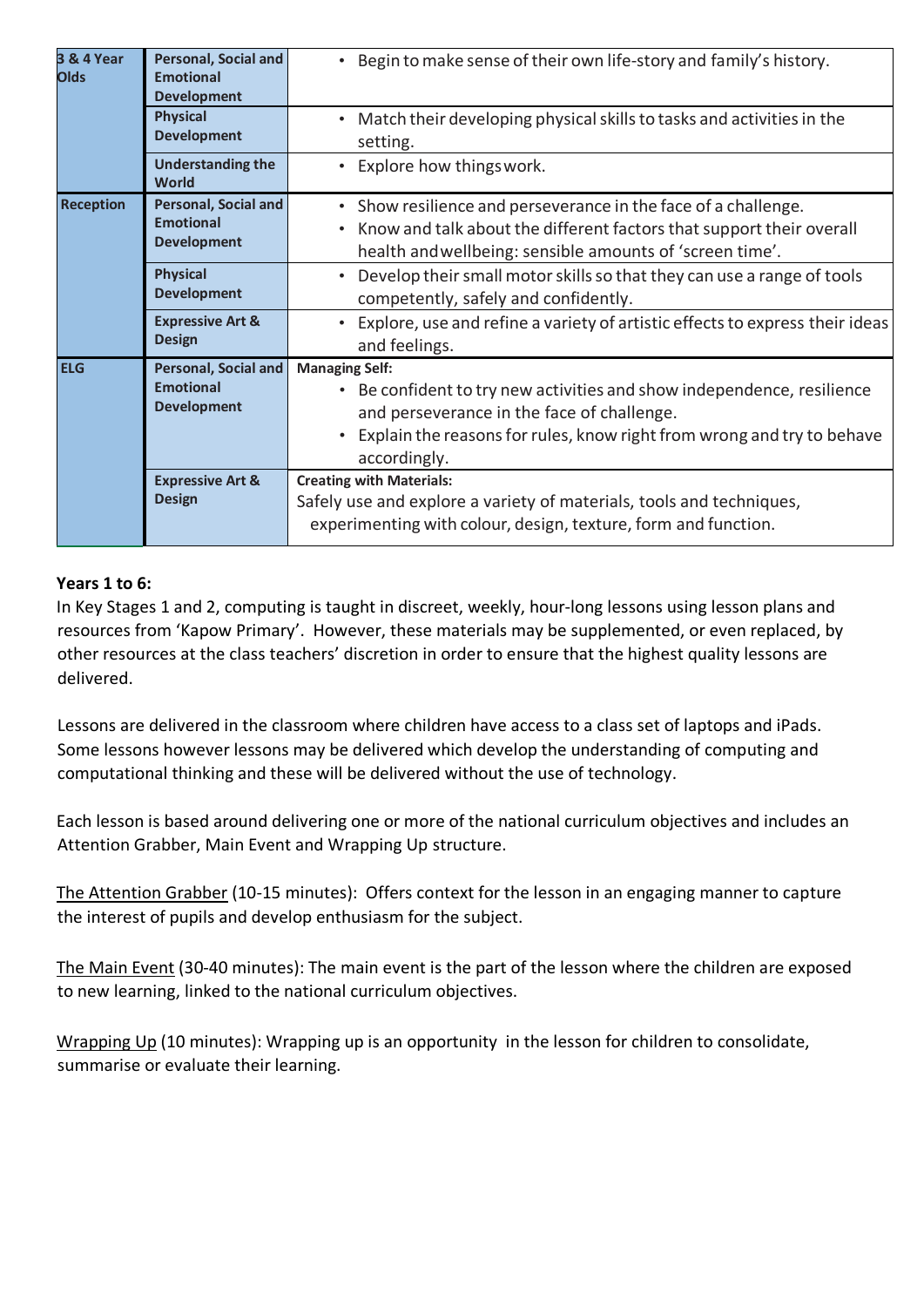Hindsford's computing curriculum is both knowledge and skills based within three main areas of learning: Computer Science, Information Technology and Digital Literacy (including e-Safety).

# **Computer Science:**

# *Develop the core understanding of the principles of information and computation, how digital systems work, and how to put this knowledge to use through programming.*

The skills in this area are focused on Hardware, Networks and data representation, Programming, and Computational thinking. In computational thinking, we focus on 4 pillars: decomposition; pattern recognition; abstraction; and algorithm Design. In some year groups, these principles are taught discreetly (for example, Year 4). However, these fundamental principles are recapped frequently through a variety of opportunities. At the end of a teaching sequence, once the objective have been met, the class teacher may choose to include a discreet lesson focusing on computational thinking. The children learn the basics of programming using the block-coding program, Scratch Junior, before moving on to learn the language of Python as this is the program used at our local feeder high school.

## **Information Technology:**

*Equip our children to use information technology to create programs, systems and a range of content*.

Our curriculum offers a broad range of platforms for the children to develop their skills when using software, using email and the internet, using data and their understanding of the wider use of technology.

# **Digital Literacy and e-Safety:**

*Ensure that pupils become digitally literate (able to use, and express themselves and develop their ideas through, information and communication technology) – at a level suitable for the future workplace and as active participants in a digital world.*

# *To promote safe and sensible use of technology.*

Whilst using a range of platforms, the children also focus on how to access digital content safely and with an appropriate amount of scrutiny. In order to prepare children for the working world, the children learn how to work safely online and also how to work collaboratively.

To highlight the importance of e-Safety with the children, we hold an annual e-Safety day during the Spring Term. This links to the PHSE curriculum.

## **Impact:**

The intended impact of the Computing curriculum is that the majority of children in each year group are working at or exceeding the expected level for their age.

In addition, it is the intended impact that the children:

- will be inspired by the IT & Computing Curriculum and want to learn more.
- show the progression in their skills and knowledge.
- can discuss their learning and remember what they have learnt.
- can talk about their first-hand experiences of using and engaging with the technology.

The impact of the children's learning will be assessed by:

• Carrying out regular learning walks to assess the quality of teaching and learning being delivered.

• Holding regular pupil voice sessions to assess how much knowledge the children are retaining overtime and how able they are to recall this. These sessions will focus on asking the children questions about the learning that is documented in their class IT & Computing Log Book.